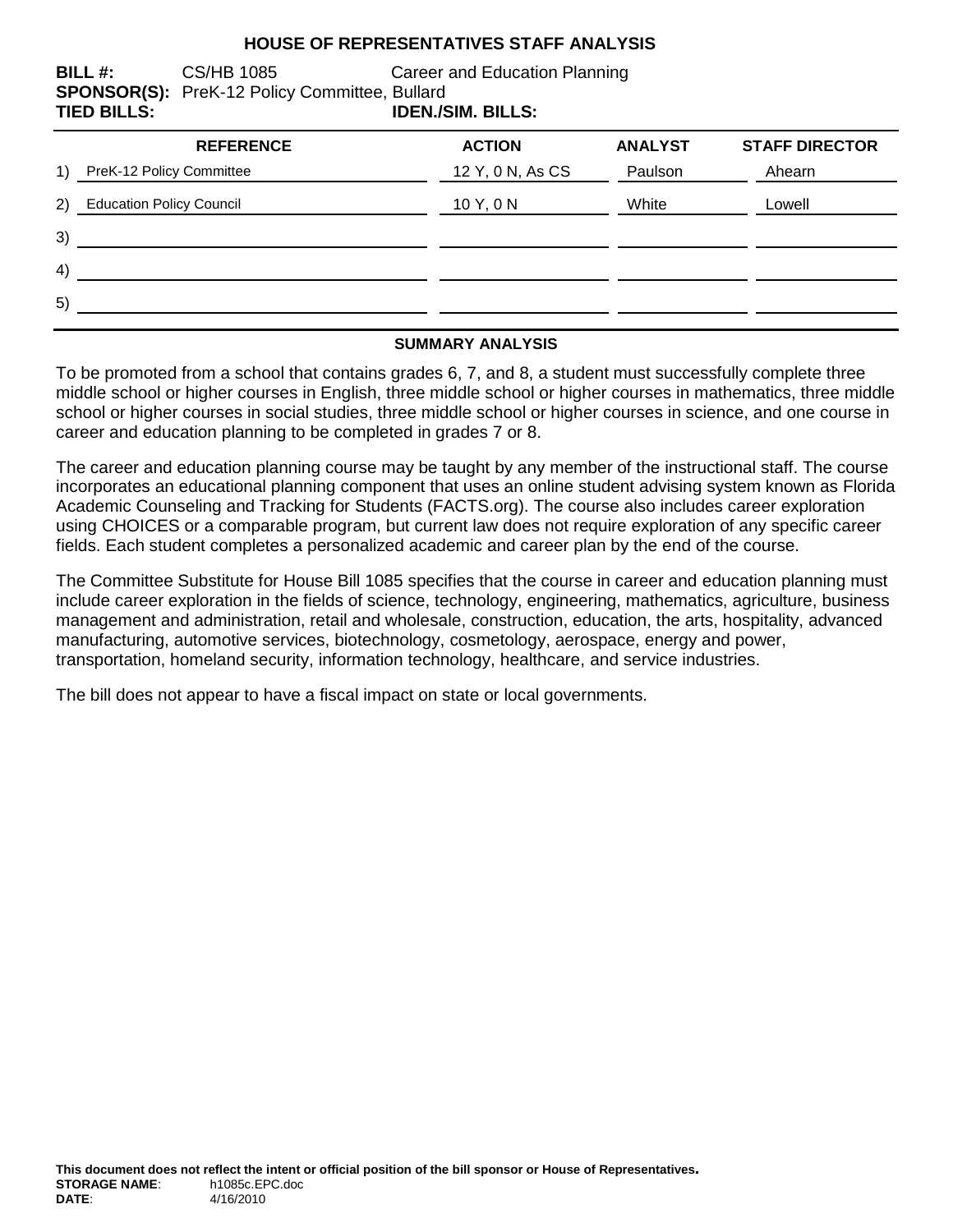# **HOUSE PRINCIPLES**

Members are encouraged to evaluate proposed legislation in light of the following guiding principles of the House of Representatives

- Balance the state budget.  $\bullet$
- Create a legal and regulatory environment that fosters economic growth and job creation.
- Lower the tax burden on families and businesses.
- Reverse or restrain the growth of government.
- Promote public safety.
- Promote educational accountability, excellence, and choice.
- Foster respect for the family and for innocent human life.
- Protect Florida's natural beauty.

### **FULL ANALYSIS**

## **I. SUBSTANTIVE ANALYSIS**

#### A. EFFECT OF PROPOSED CHANGES:

#### **Present Situation**

To be promoted from a school that contains grades 6, 7, and 8, a student must successfully complete three middle school or higher courses in English, three middle school or higher courses in mathematics, three middle school or higher courses in social studies, three middle school or higher courses in science, and one course in career and education planning to be completed in grades 7 or 8.<sup>1</sup>

The career and education planning course may be taught by any member of the instructional staff. The course incorporates an educational planning component that uses an online student advising system known as Florida Academic Counseling and Tracking for Students (FACTS.org). The course also includes career exploration using CHOICES or a comparable program, but current law does not require exploration of any specific career fields. Each student completes a personalized academic and career plan by the end of the course. $2$ 

The Department of Education (DOE) recommends using the CHOICES Explorer and Career Futures programs for the career exploration component of the course. School districts may purchase the CHOICES Explorer and Career Futures from the DOE.<sup>3</sup>

CHOICES Explorer is an online education and career exploration system that provides extensive libraries of education, career, and recreation articles. The site provides career profiles, post-secondary program descriptions, career videos, and other career exploration resources. Students can research individual academic subjects or take the Career Finder or Major Finder assessments to determine

[http://www.fldoe.org/APlusPlus/FAQ\\_MS.asp](http://www.fldoe.org/APlusPlus/FAQ_MS.asp) (last visited March 11, 2010).

 $^1$  s. 1003.4156(1)(a), F.S.

<sup>2</sup> s. 1003.4156(1)(a)5., F.S.

<sup>3</sup> Florida Department of Education, *Middle School Reform - Frequently Asked Questions*,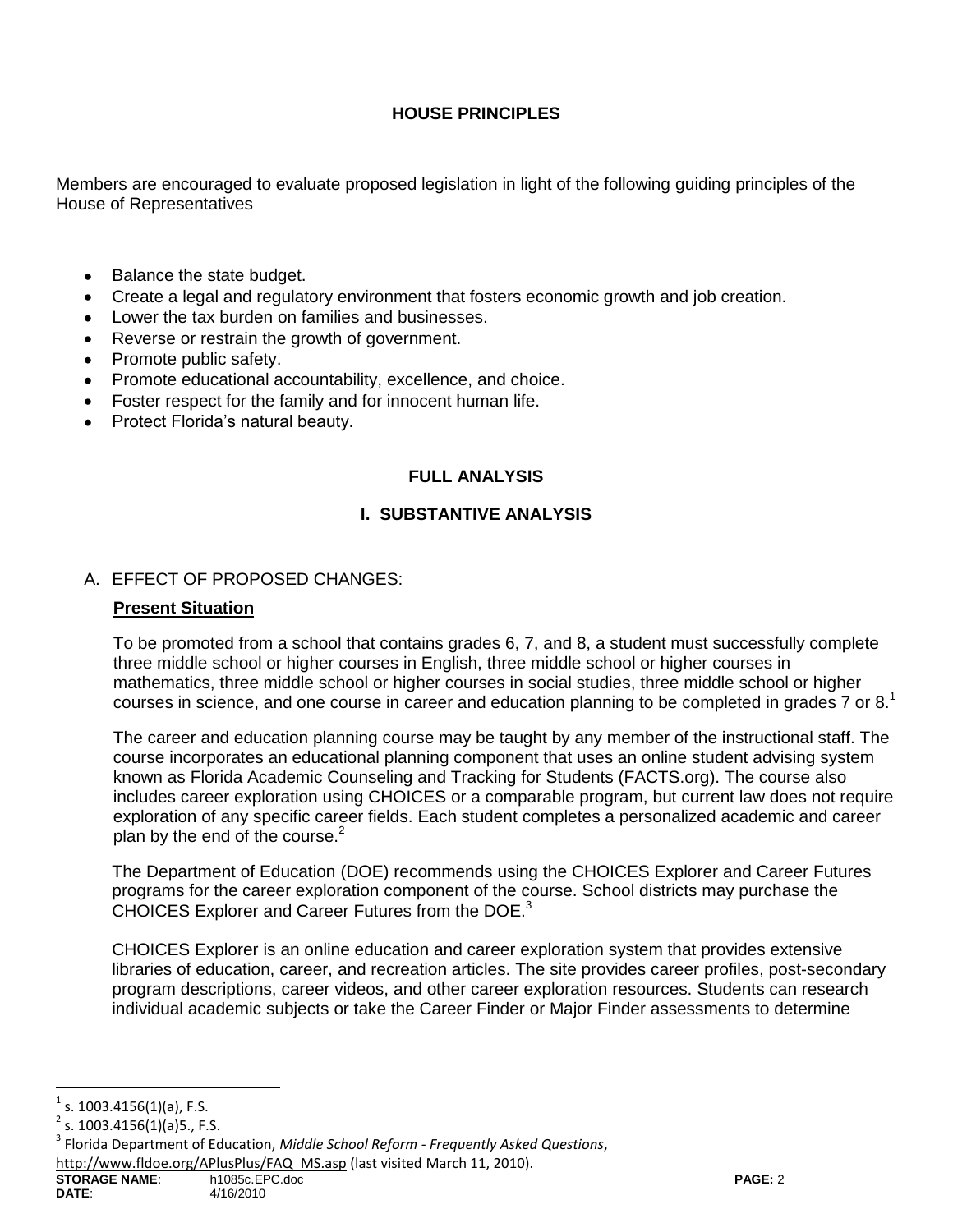which academic, career, and majors interest them. Students can also combine their assessment results and career goals with the personalized education plan in FACTS.org.<sup>4</sup>

Career Futures is career exploration and planning software available on CD-ROM that provides students with access to information on more than 650 occupations. It is designed to develop a student's self-awareness and career exploration skills. Career Futures employs hands-on activities that demonstrate how interests, education, earnings, and skills relate to the workplace.<sup>5</sup>

### **Effect of Proposed Changes**

The Committee Substitute for House Bill 1085 specifies that the course in career and education planning must include career exploration in the fields of science, technology, engineering, mathematics, agriculture, business management and administration, retail and wholesale, construction, education, the arts, hospitality, advanced manufacturing, automotive services, biotechnology, cosmetology, aerospace, energy and power, transportation, homeland security, information technology, healthcare, and service industries.

By requiring career exploration in these specific fields, the bill will provide students with broader exposure to a wide range of career possibilities.

### B. SECTION DIRECTORY:

**Section 1:** Amends s. 1003.4156, F.S., relating to general requirements for middle grades promotion.

**Section 2:** Provides an effective date of July 1, 2010.

# **II. FISCAL ANALYSIS & ECONOMIC IMPACT STATEMENT**

# A. FISCAL IMPACT ON STATE GOVERNMENT:

1. Revenues:

The bill does not appear to have a fiscal impact on state government revenues.

2. Expenditures:

The bill does not appear to have a fiscal impact on state government expenditures.

- B. FISCAL IMPACT ON LOCAL GOVERNMENTS:
	- 1. Revenues:

The bill does not appear to have a fiscal impact on local government revenues.

2. Expenditures:

The bill does not appear to have a fiscal impact on local government expenditures.

C. DIRECT ECONOMIC IMPACT ON PRIVATE SECTOR:

None.

D. FISCAL COMMENTS:

None.